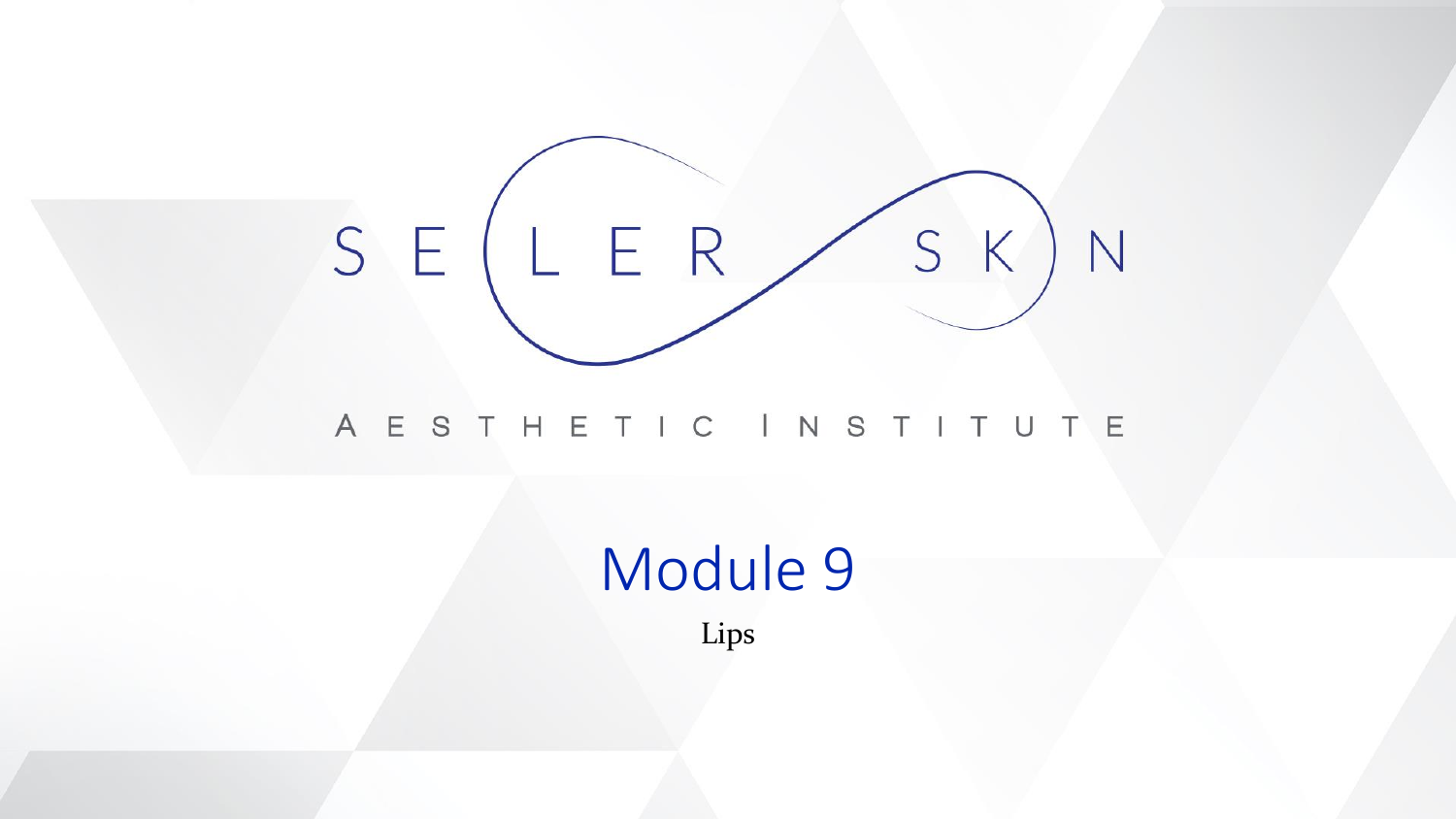# After completing this module, you will be able to:

- Fully understand the anatomy and proportion of the lips
- Be an anatomy restorer, not a balloon filler
- Understand the different types of filler and determine which to use
- •Minimize the risk of bruising
- Understand the levels of lip filler

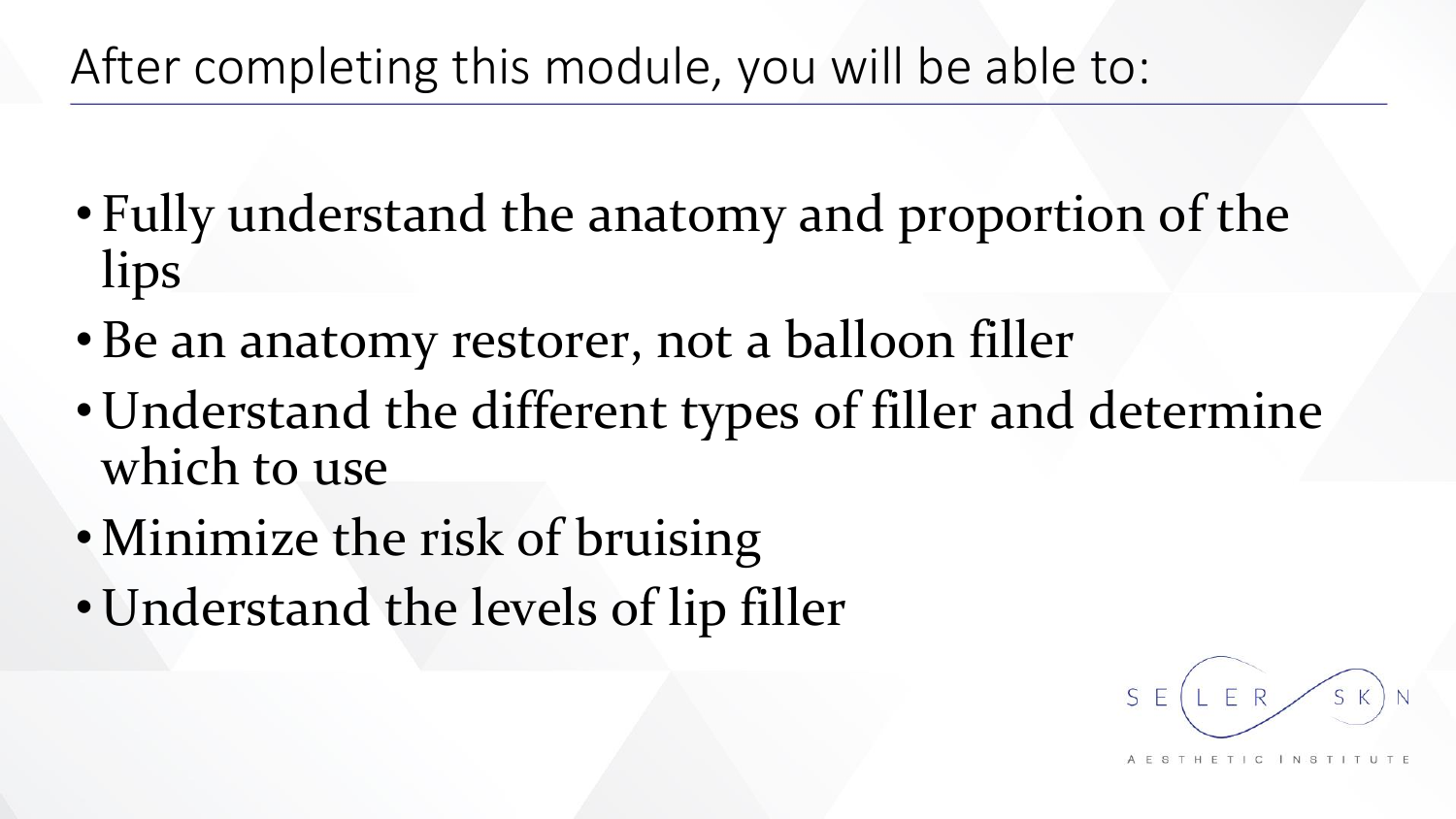# Lip Anatomy



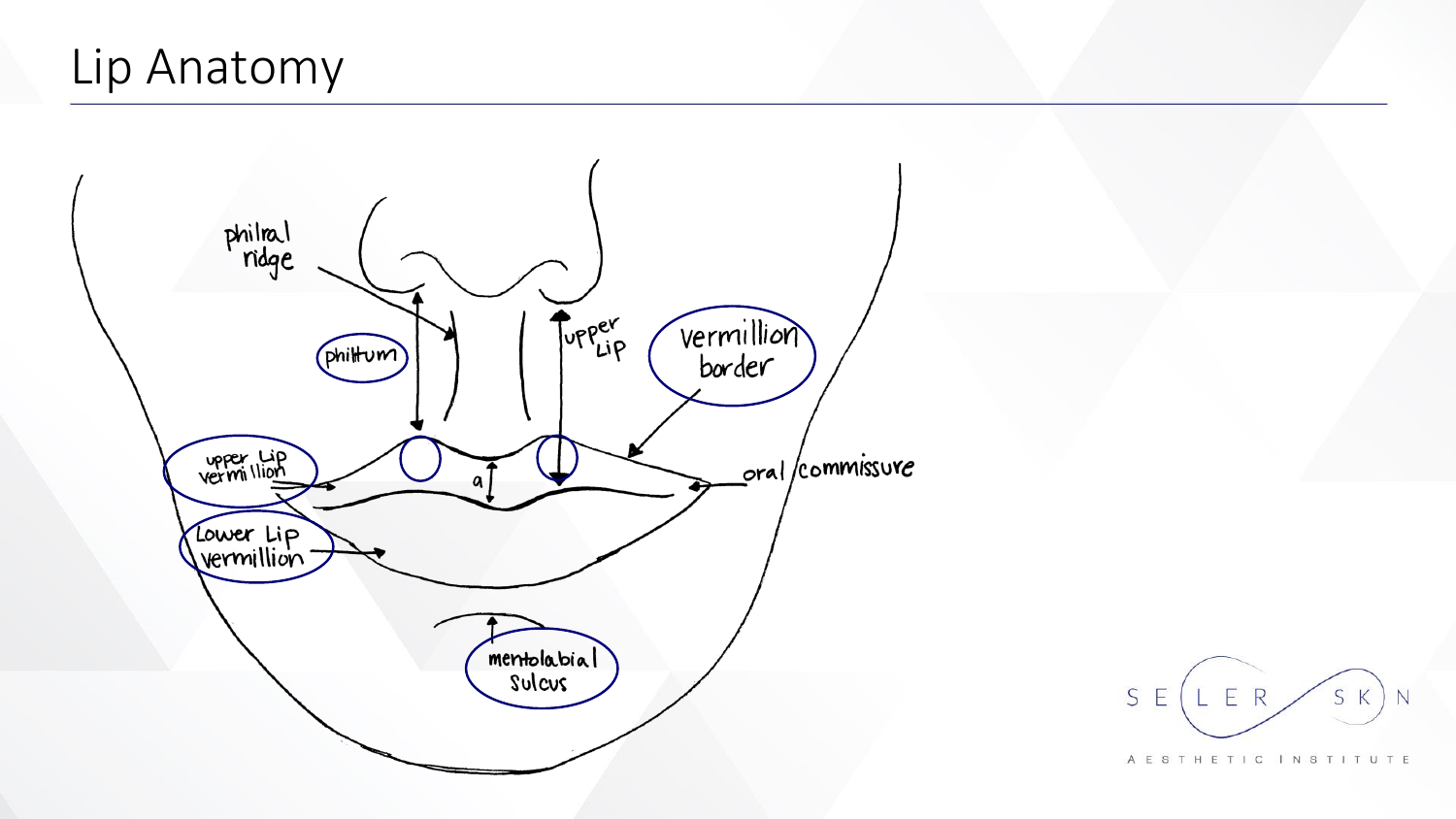# Understanding Where to Inject



- Patient needs some uplifting
	- Vollure can be used for a conservative approach
	- Juvederm can be used for more volume

Patient needs more volume in the pulp and vermilion

border

A E S T H E T I C I N S T I T U T E

SK

ER

 $S$   $F$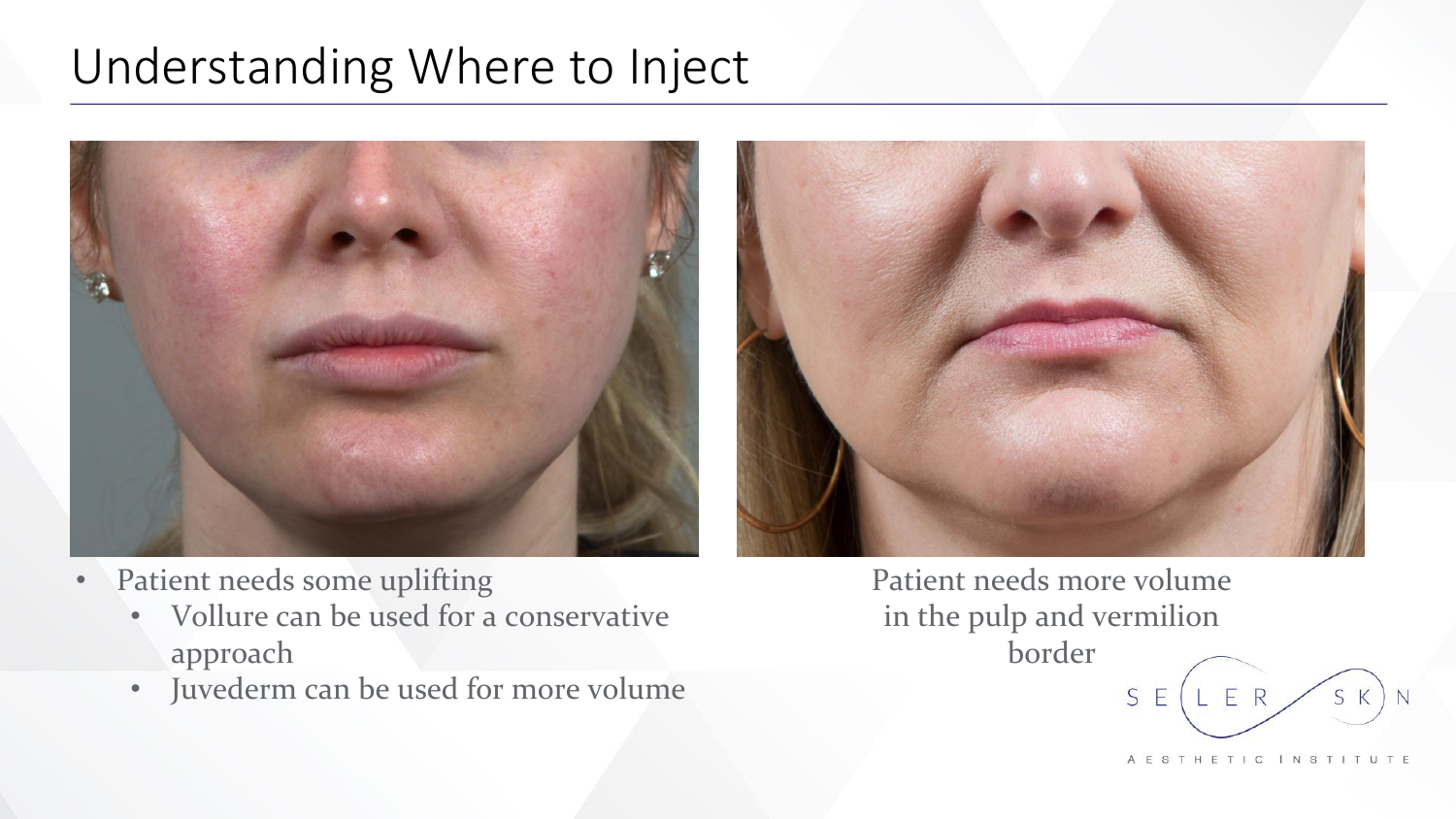# Phi Proportions

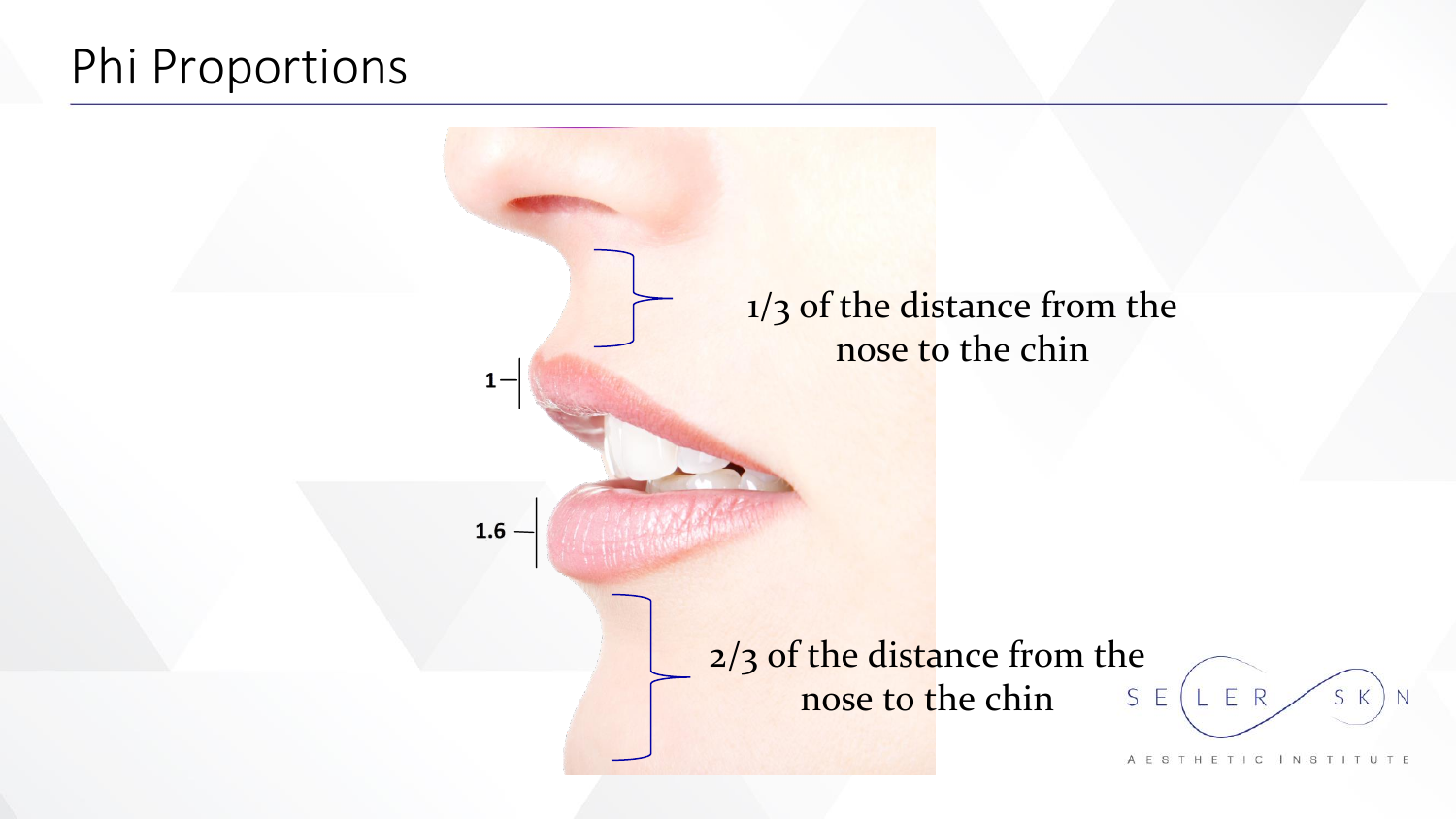E-Line



• Bottom lip is anterior to upper lip • Keep both lips anatomically proportionate when enhancing them

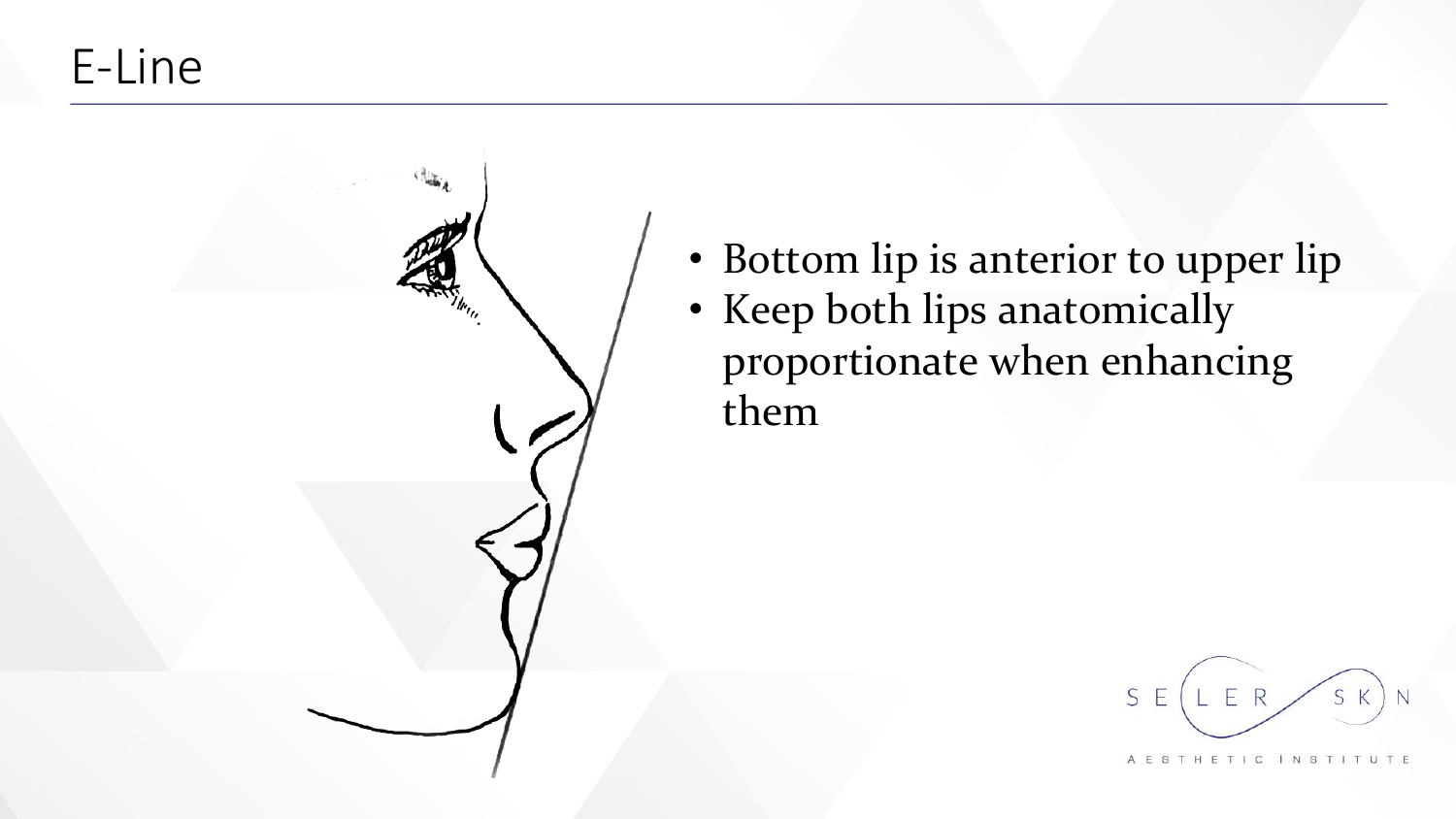## Evaluate Patient Concerns and Set Realistic Expectations

- Remember CCAPP
- Learn what the patient desires
	- Conservative enhancement vs "bigger lips"
		- If they want "bigger" can their facial and lip structure proportionally handle volume?
- See how they looked 5-10 years ago
	- Be careful that they don't want "someone else's" lips that they will never achieve if their anatomy is too different
- Start conservative, you can always add more

 $E$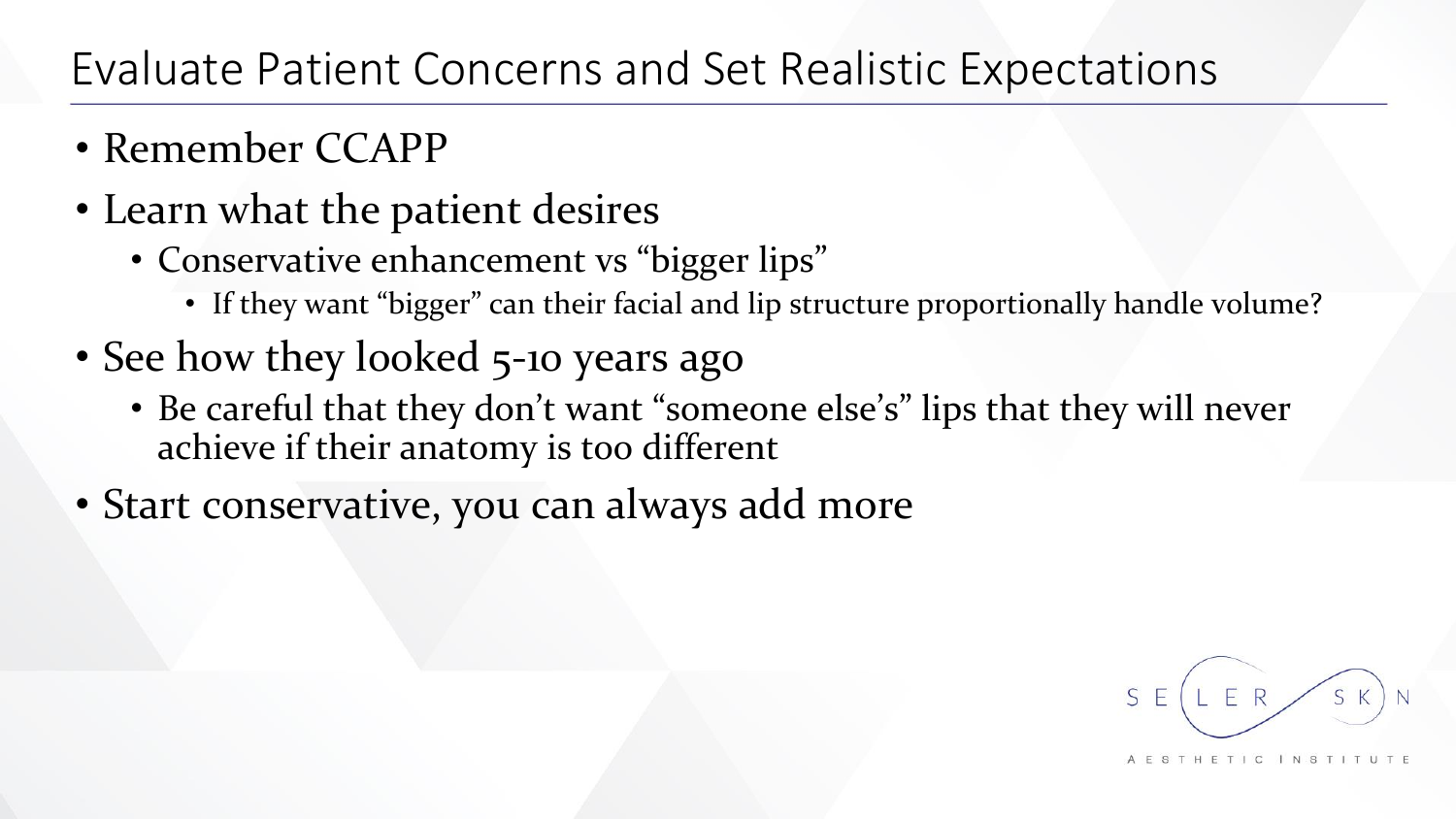# Restoring the Lip Definition





Patient has lost eversion of the lip Candidate for additional lip definition and height

ER S E SK N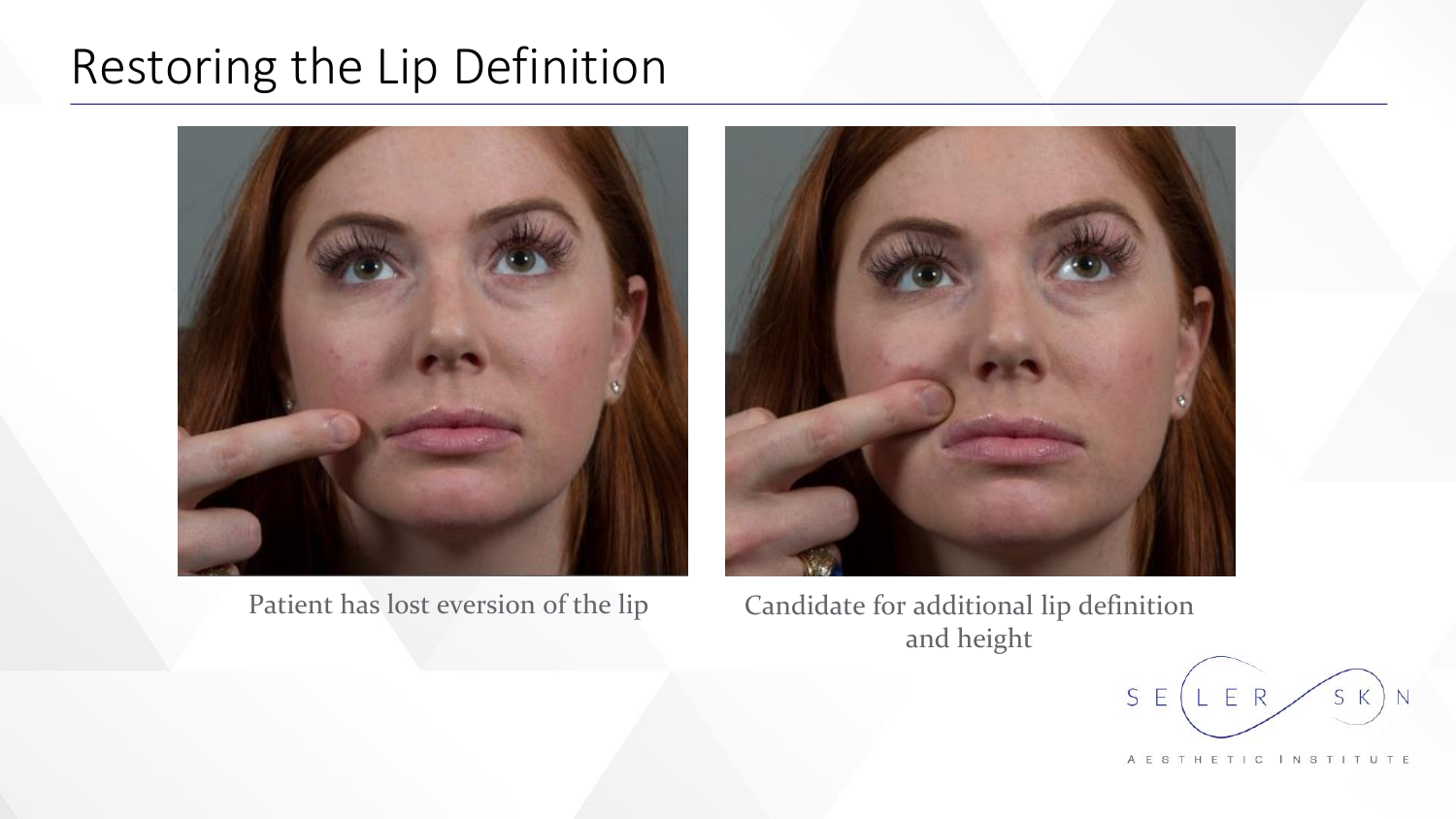# Know Your Filler

|                               | Juvederm      | Vollure       | Volbella     |
|-------------------------------|---------------|---------------|--------------|
| $HA$ []                       | 17.5<br>mg/me | 17.5<br>mg/me | $15$ mg/me   |
| Water<br>Affinity             | <b>XXX</b>    | $\mathbf{X}$  | $\mathbf{X}$ |
| $\overline{G}'$<br>(Firmness) | <b>XX</b>     | XXX           | XX.          |
| Cohesivity                    | <b>XXXX</b>   | X             | X            |

LER  $S$   $E$  $(S K) N$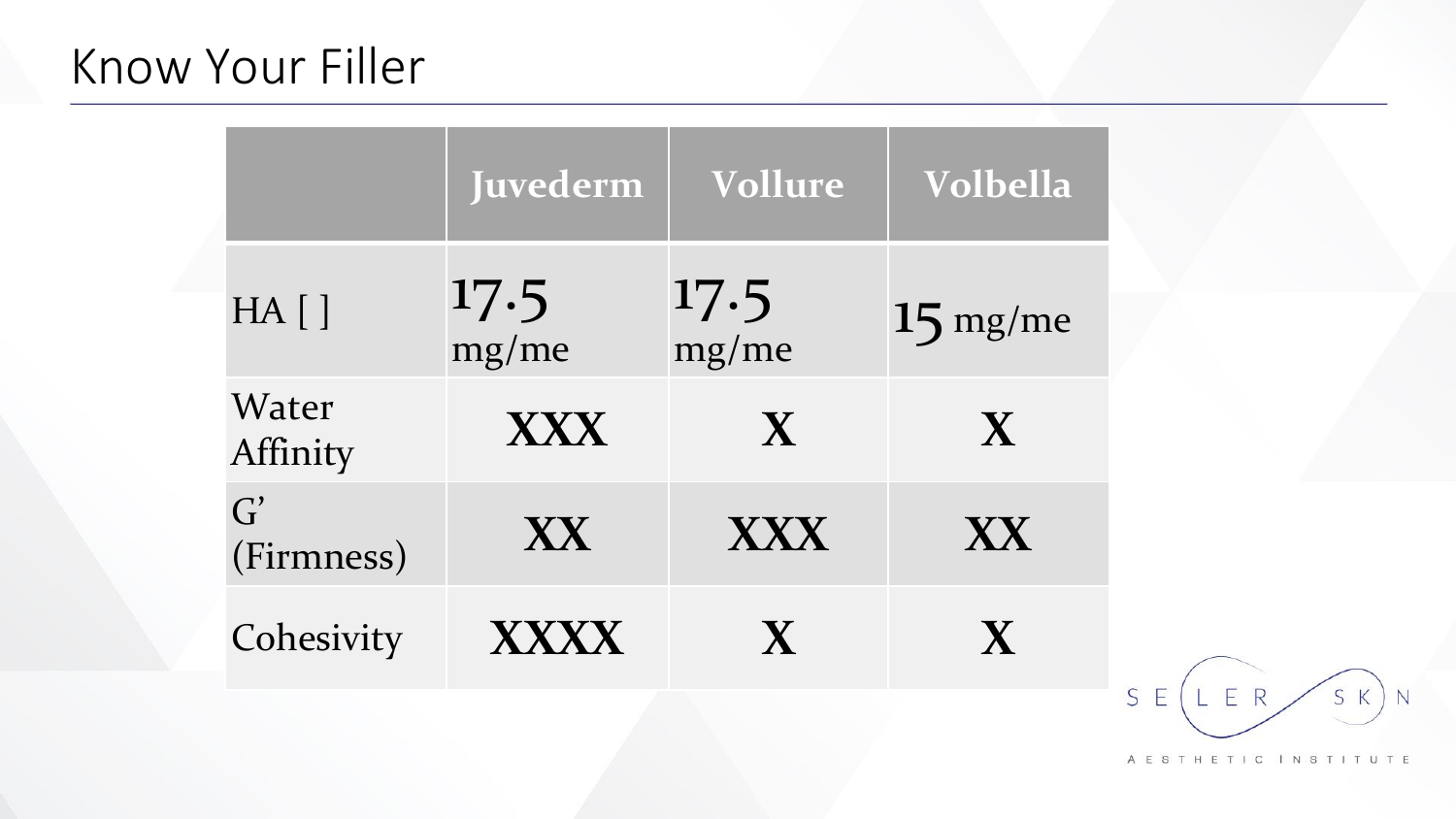# Differences in Filler

# *Juvederm Vollure Volbella*

- Significant volume
- Medium G prime with high water affinity
- Great for tissue bulking and volume

- Mild to moderate volume
- Little water affinity
- Great for volume and line definition

- Minimal volume enhancement
- Provides hydration
- Great for fine lines and line definition

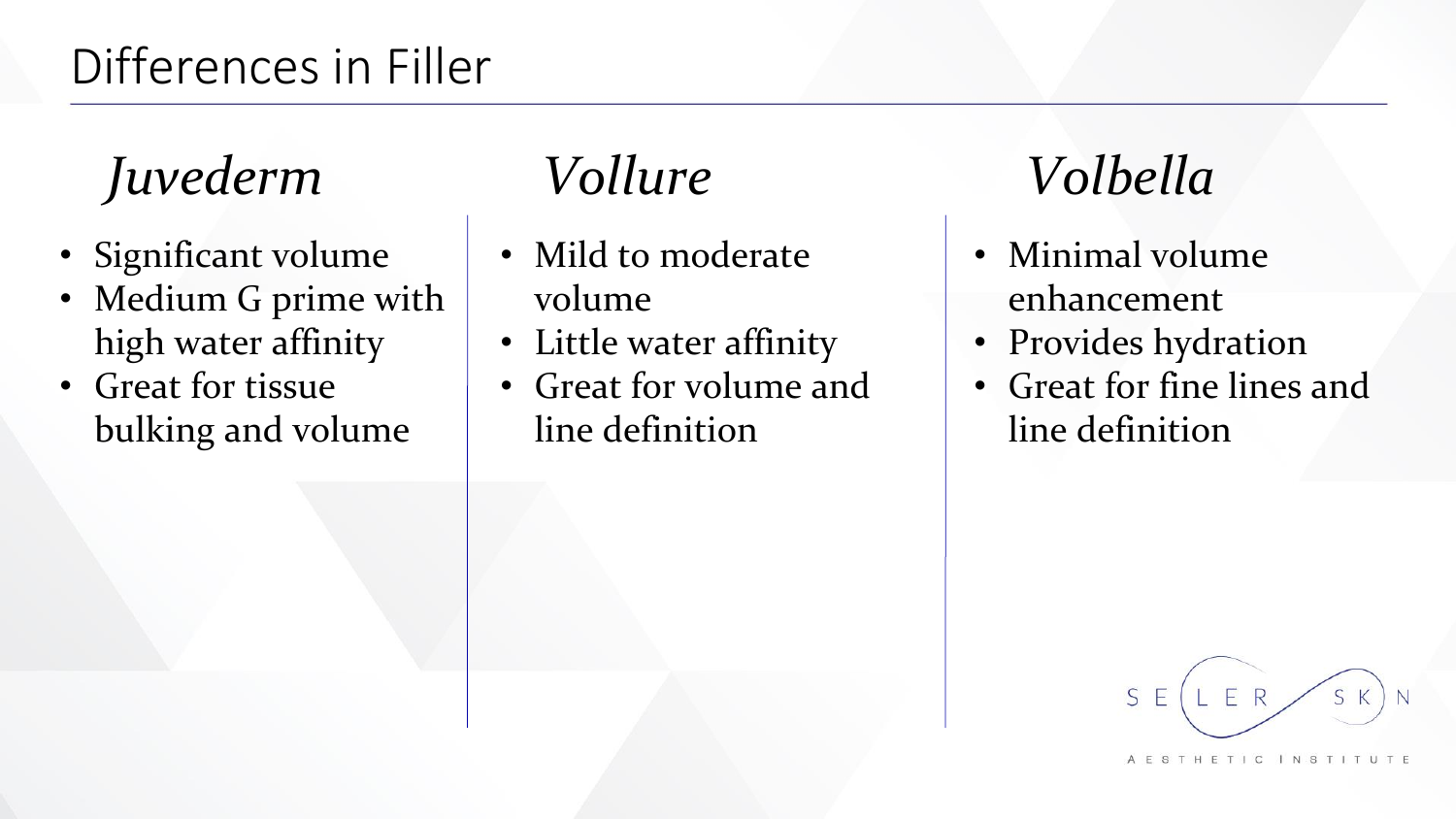# Educate the Patient

- Be conservative, you can always do more
- Start with thinner filler if patient wants subtle enhancement
- Educate the patient about needing more
	- This may cost them more in the beginning but they are appreciative of the gradual approach

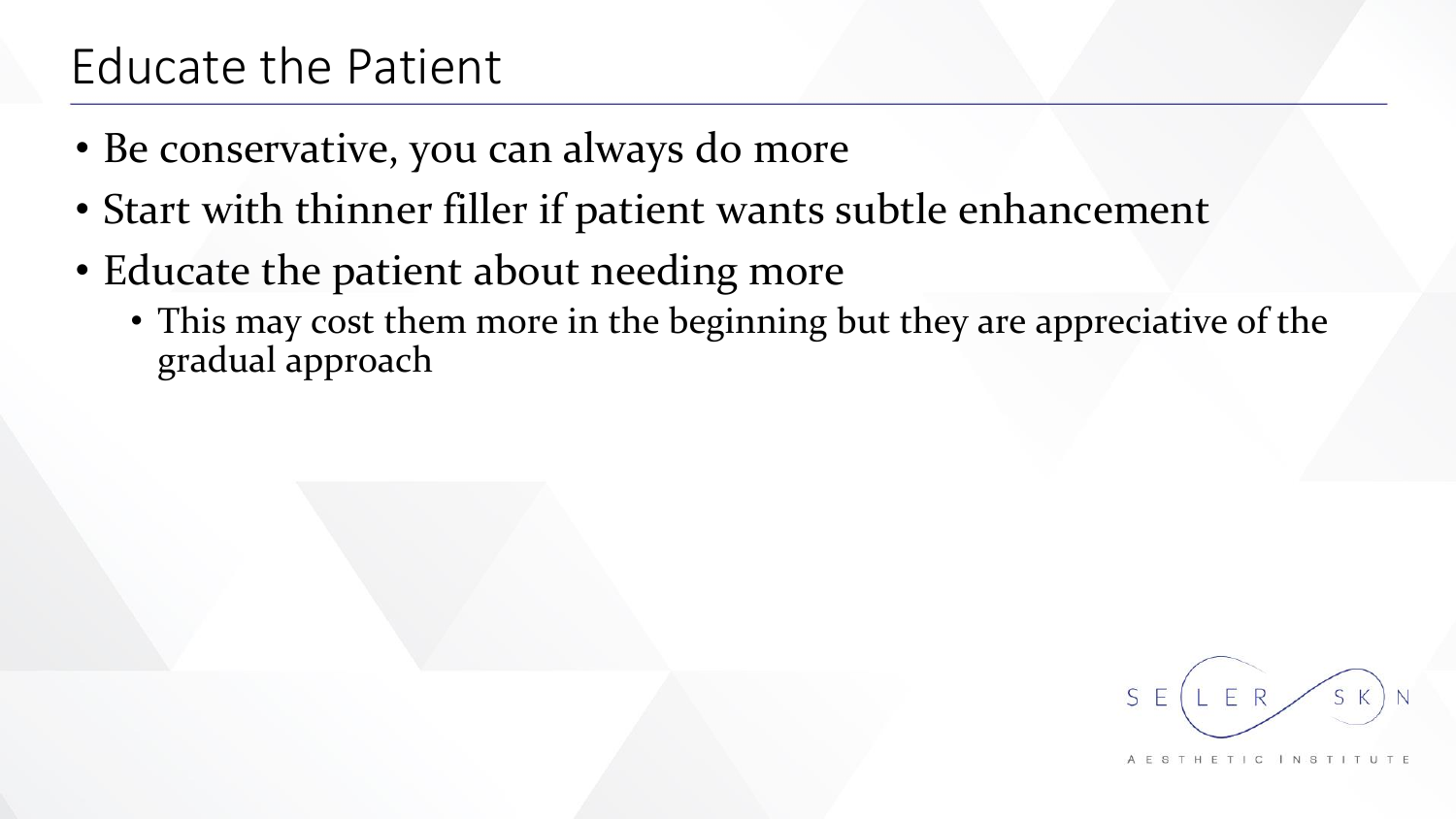- Relatively painless
- Ice
- The "wiggle"
- Numbing cream usually doesn't get deep enough and wastes time
- Dental block if necessary

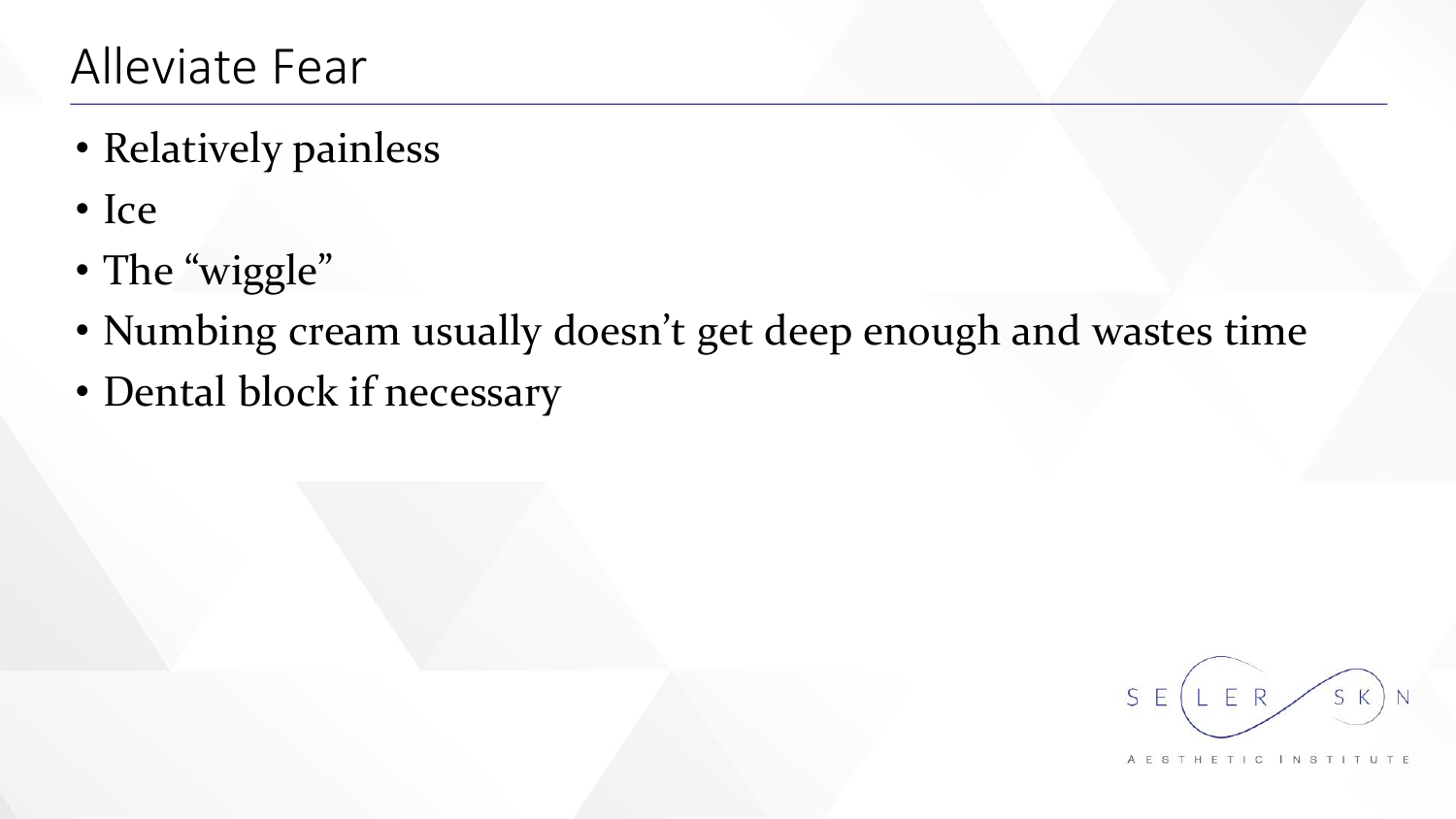# Know When NOT to Treat



Patient with thin lip structure



Patient with good structure and can handle volumizing

ER S E SK N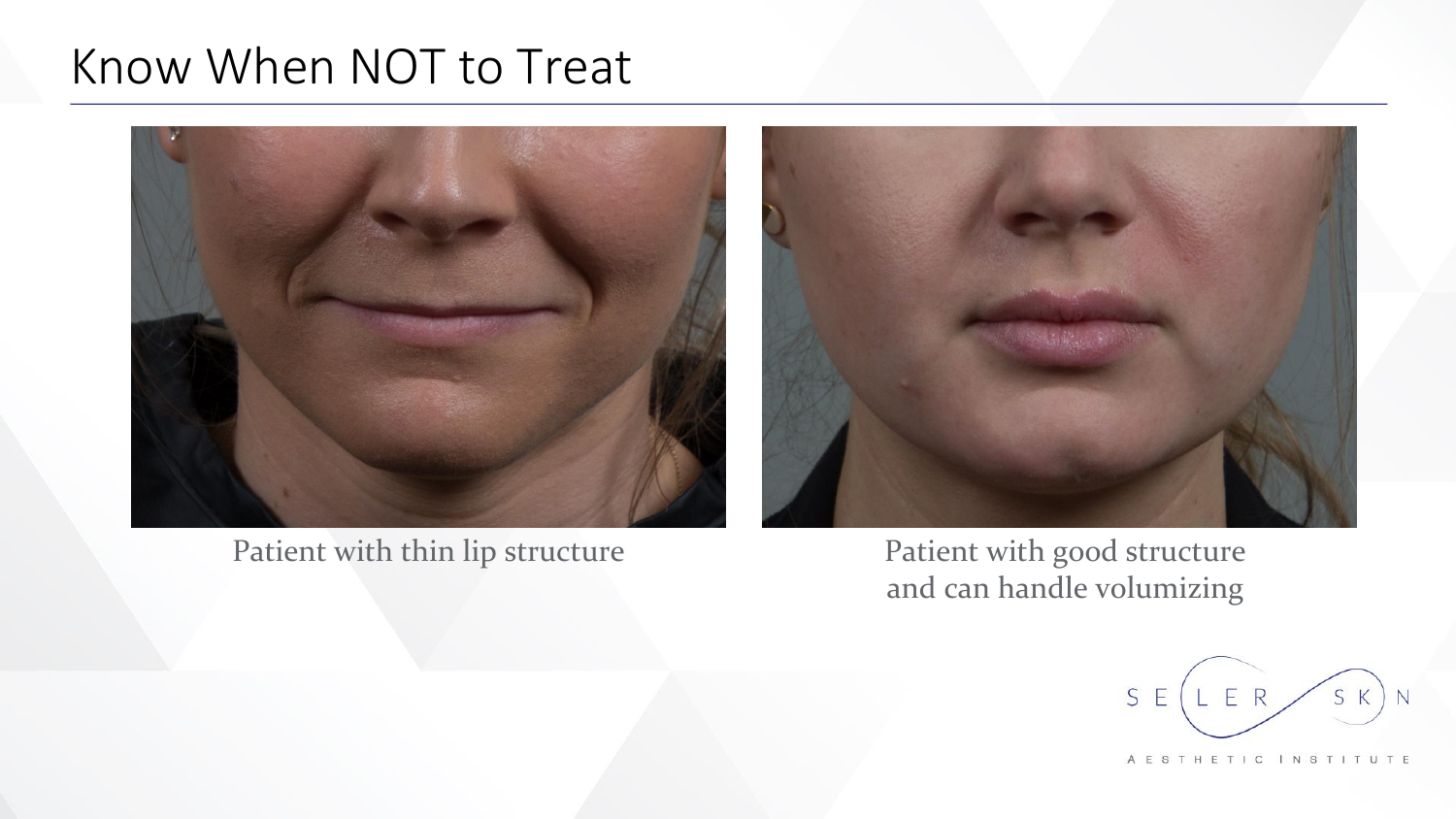## Summary

- Remember CCAPP
- Become an anatomy restorer and a volumizer not a balloon filler
- Know different anatomical areas then educate patient
- Understand different fillers
- Take the extra time: hold pressure until even the tiniest drop of blood stops
	- Offer IPL if you office has this for next day treatment if the patient gets a bruise
- Apply ice immediately before and after injection
- Use vessel viewer or Accuvein

ER